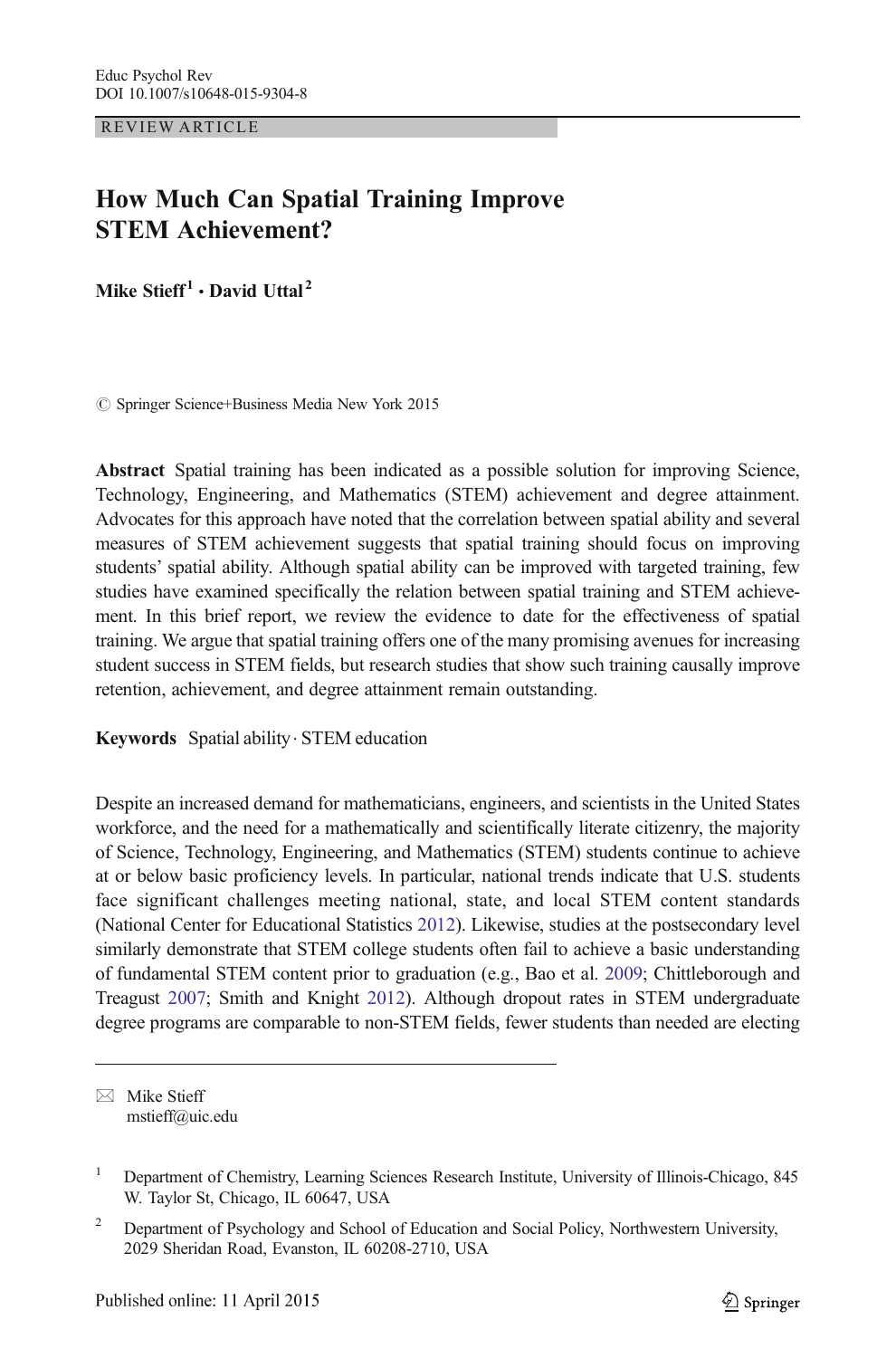to pursue STEM degrees and STEM careers (Daempfle [2003](#page-7-0); National Science Foundation [2009](#page-8-0); White et al. [2006](#page-8-0)).

The underlying mechanisms responsible for America's difficulty producing STEM graduates are the subject of much debate: environmental factors that include teacher preparation, curriculum design, and assessment practices have all been targeted for reform. Recently, several researchers have shown an increased interest in the role of individual and group differences in cognitive abilities on STEM achievement and degree attainment. In particular, spatial abilities (e.g., spatial visualization, mental rotation, perspective taking, etc.) have received significant attention, and there are many ongoing studies that are investigating whether low spatial skills explain why some students struggle to succeed in specific STEM courses or drop out of STEM career pathways. As increasing evidence for the role of spatial ability in STEM problem solving and practice accumulates, the belief that spatial training will improve STEM achievement and increase access to STEM degree programs and careers is becoming more widespread among teachers, researchers, and the public (Knapp [2011](#page-7-0); Lubinski [2010](#page-7-0); National Research Council [2006;](#page-7-0) Park et al. [2010](#page-8-0)). Clearly, spatial abilities can be improved with training, and multiple interventions that vary in duration and curriculum have yielded improvement (e.g., Uttal et al. [2013a](#page-8-0), [b](#page-8-0); Wright et al. [2008\)](#page-8-0). Yet, the effect of spatial training on an individual student's success in STEM remains unknown. Here, we argue that the evidence that spatial training can improve STEM achievement is still quite preliminary and propose that novel research programs are needed to demonstrate the effectiveness of spatial training.

### Why Should Spatial Training Improve STEM Achievement?

The rationale for spatial training interventions begins as follows: STEM problem solving relies primarily on spatial thinking; therefore, success in STEM relies primarily on a student's spatial ability. There is some merit to this argument as STEM problem solving quite often requires students to reason about spatial information. For example, math students routinely quantify geometric relationships in three-dimensional solids, and geology students characteristically describe how land masses move over centuries. Examples of spatial reasoning such as these abound across STEM disciplines including chemistry (Stieff [2011](#page-8-0)), astronomy (Rudmann [2002](#page-8-0)), physics (Kozhevnikov et al. [2007](#page-7-0)), computer science (Jones and Burnett [2008\)](#page-7-0), and mechanical engineering (Sorby [2001\)](#page-8-0). Given the nature of STEM problem solving, a student's achievement in STEM ostensibly rests on how capable they are at solving problems that involve reasoning about spatial information. As the argument goes, it stands to reason that interventions that improve an individual student's spatial ability should translate to increased STEM achievement and degree attainment for that student.

Several empirical studies have offered more compelling evidence to support the belief that spatial training interventions will improve STEM achievement. In the past decade, researchers have demonstrated that there is a moderate relationship between spatial ability, STEM achievement, and STEM career choice. Students who perform poorly on spatial ability measures are more likely to struggle in entry-level STEM courses and are less likely to enjoy STEM instruction (Wai et al. [2009](#page-8-0), [2010](#page-8-0)). A longitudinal study of STEM professionals demonstrated that this population has higher spatial abilities than non-STEM professionals (Wai et al. [2009](#page-8-0)), and a number of small studies have shown that spatial ability correlates with performance in several STEM disciplines (Dabbs et al. [1998;](#page-7-0) Devon et al. [1998](#page-7-0); Kozhevnikov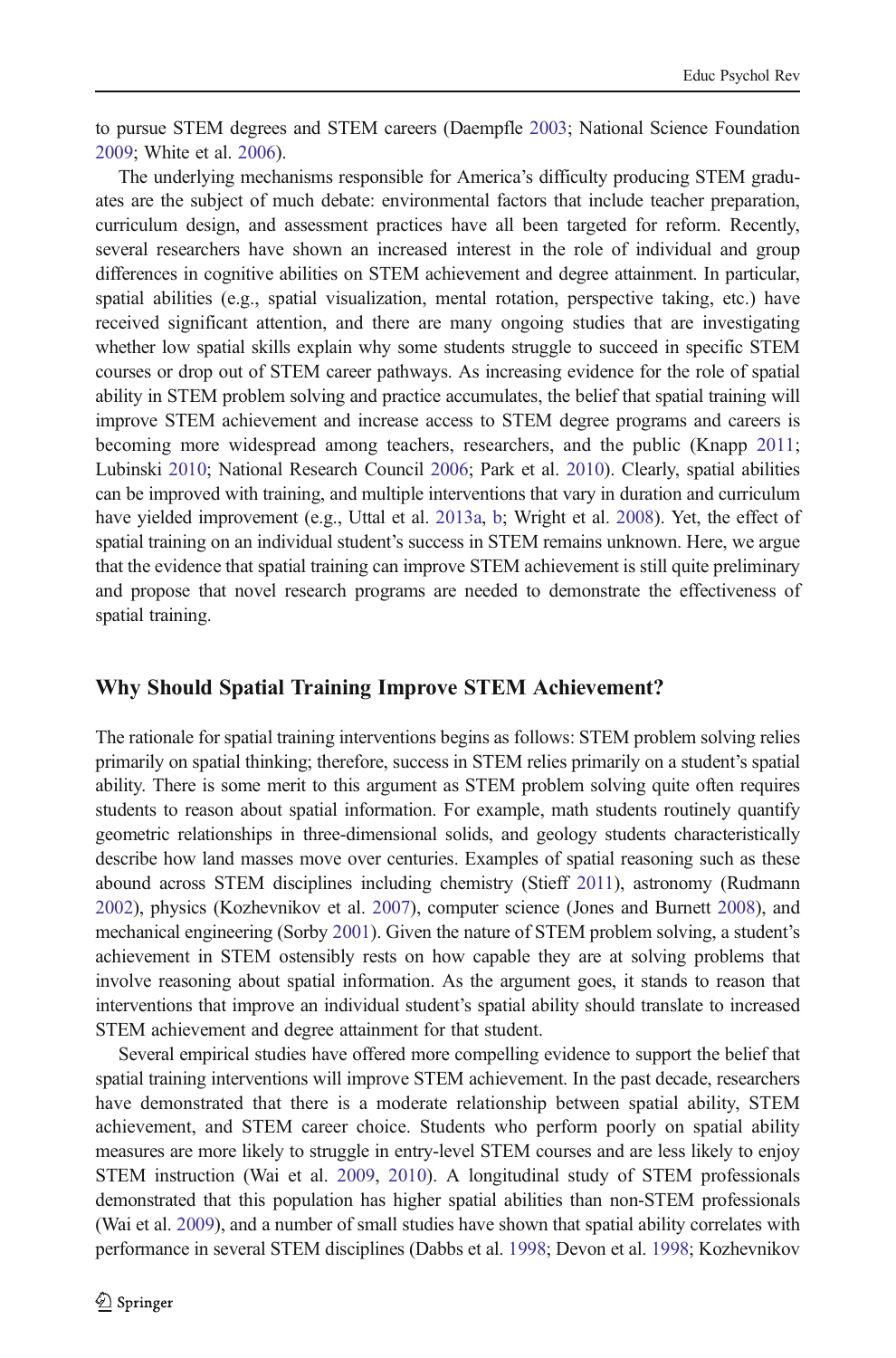et al. [2007;](#page-7-0) Lord [1990](#page-7-0); Lord and Nicely [1997](#page-7-0); Ozdemir [2010](#page-8-0); Pribyl and Bodner [1987\)](#page-8-0). Taken together, these findings firmly establish that spatial ability plays an important role in STEM success and have to calls for spatial training interventions as a strategy for improving STEM success (Lubinski [2010](#page-7-0); National Research Council [2006;](#page-7-0) Park et al. [2010](#page-8-0)). However, we need to examine more closely whether spatial training is causally related to improving desired STEM outcomes.

Any causal argument must specify the logic of causation: how changes in one variable could lead to changes in outcome variables. We note that the causal logic that relates spatial training to STEM outcome has two important links. First, training must improve spatial ability—that is, spatial ability must be malleable, and the proposed interventions must specifically cause improvements in spatial ability. Second, these improvements in spatial thinking must subsequently lead to improvements in the desired STEM outcomes. In the next section, we review the evidence for both of these links in the causal chain from interventions that were designed to improve spatial ability selectively in order to yield improvements in STEM outcomes. To preview, the evidence now is quite clear that interventions do lead to enhanced spatial ability, but the evidence that improving spatial ability leads to improvement in STEM outcomes is tenuous at best.

# Does Spatial Training Promote STEM Achievement? A Review

Is Spatial Thinking Malleable? There is now considerable evidence that spatial ability is malleable—that a variety of experiences, ranging from life experiences to specific, intensive training, can improve spatial ability. This literature was recently summarized in a meta-analysis (Uttal et al. [2013a](#page-8-0), [b\)](#page-8-0) on the effectiveness of spatial training. The meta-analysis included over 200 studies, of which more than half were unpublished (thereby decreasing the chances that the results were affected substantially by publication bias). The authors defined training quite broadly by including studies not only of formal spatial training but also of the influences of taking STEM courses, playing videogames, and even learning to design dresses. The metaanalysis showed that spatial training led to an average improvement of almost 1/2 standard deviation in spatial ability measures. At least in some cases, the effects of the training lasted even after substantial delays and transferred to other spatial tasks. In addition, the metaanalysis identified several moderators, most notably the characteristics of the control groups to which spatial training was compared.

Does Improving Spatial Ability Lead to Improvements in STEM Outcomes? Research has established that spatial ability is malleable, but it is much less clear that improving spatial ability improves STEM outcomes. Unfortunately, few studies have used rigorous methods to generate strong evidence for the causal impact of spatial training on STEM achievement, degree attainment, or career choice. In the past 30 years, we can identify only six studies that have attempted to demonstrate the impact of spatial training interventions on STEM achievement in school or professional settings. Here, we review these findings to determine the level of evidence for the causal claim that spatial ability training can improve STEM achievement.

One of the first attempts to assess the impact of spatial training on STEM achievement occurred in the discipline of chemistry over 30 years ago. Small and Morton [\(1983](#page-8-0)) implemented a model-based reasoning program in the context of their undergraduate course to evaluate whether such training could improve students' grades. Training involved completing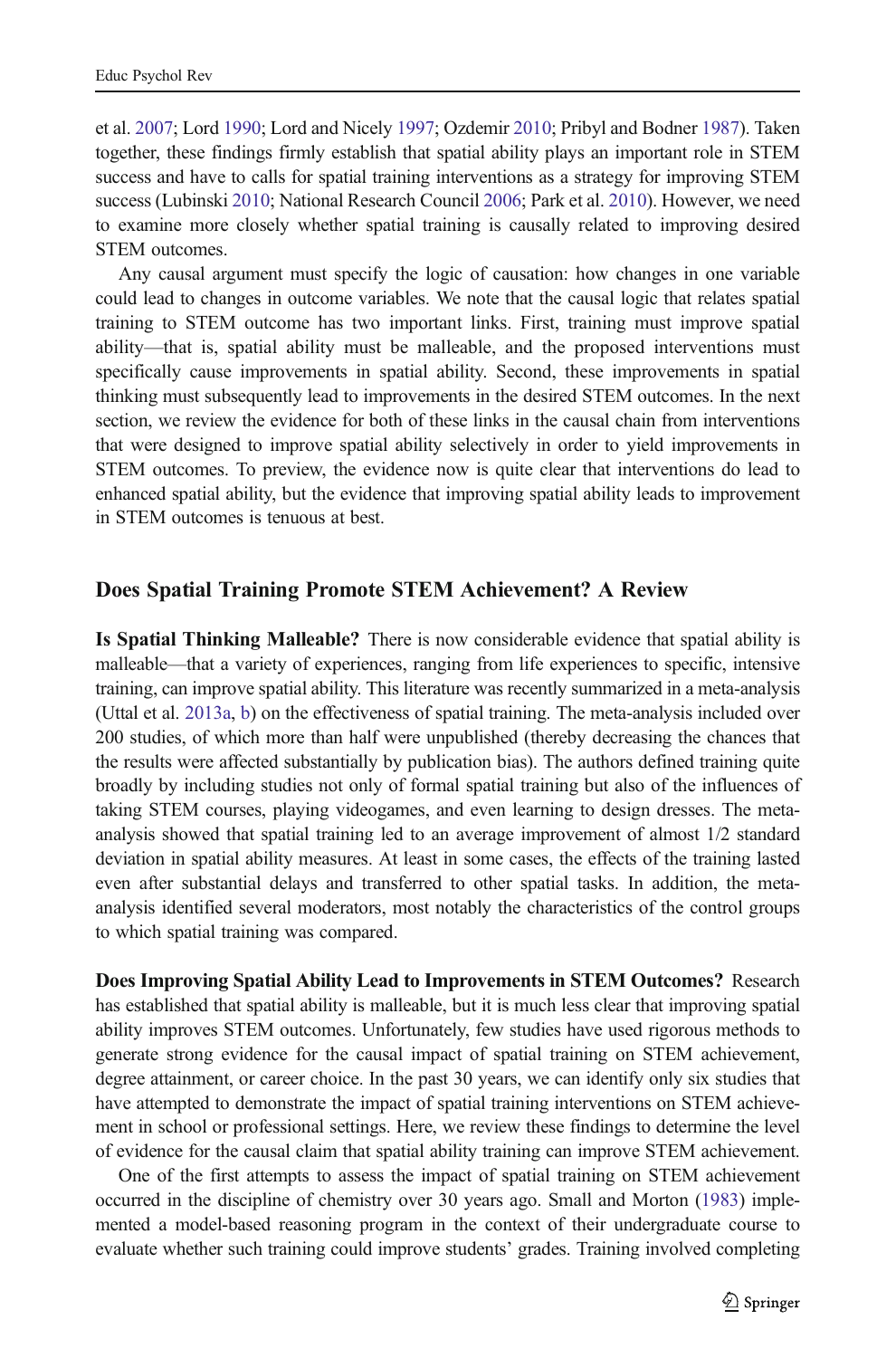large numbers of items typically found on spatial ability psychometric instruments in addition to working with molecular modeling kits to relate the spatial problems to disciplinary content. Small and Morton reported that the training improved student performance by approximately three percentage points on disciplinary assessments compared to a matched group of students who did not participate in the training. The effect on the disciplinary assessments was limited as the authors observed improvements only on one classroom assessment with no significant differences between groups' course grade. While the intervention suggests promising benefits of spatial training, the authors failed to assess improvements in spatial ability or control for individual differences in other cognitive abilities thus compromising the inference that it was spatial training exclusively that led to differences between groups.

Interest in the efficacy of spatial training appeared to wane for the next 15 years until Hsi et al. [\(1997\)](#page-7-0) published a study documenting improved student achievement in an engineering course that included a supplementary spatial training intervention. Building on the earlier findings of Small and Morton [\(1983\)](#page-8-0), the researchers recruited undergraduate students to participate in a voluntary weekly workshop to practice spatial problem solving. In this intervention, students worked in groups to use a researcher-designed software environment where they manipulated duplo blocks to better learn how to interpret and construct orthographic projections of three-dimensional shapes. Improving upon the early work in this area, the authors assessed participants' spatial ability before and after the training as well as students' grade in the main engineering course. Although the researchers were unable to detect any overall improvement in spatial ability, they did report that sex differences in spatial ability visible pre-intervention were undetectable at the end of the course. Due to selection bias confounding the study, the authors did not report whether the intervention improved achievement in engineering; however, they did note that, unlike previous semesters, no students failed the engineering course during the semester that included the intervention.

Although the mechanism of action remained unknown, the findings from Hsi and colleagues offered compelling evidence that spatial training could improve student achievement in STEM and inspired a concerted effort by faculty in engineering schools to improve retention and degree attainment through spatial training spearheaded by Sheryl Sorby and colleagues. Over a 10-year period Sorby worked to design a self-contained spatial training course for engineering students who achieved below average on standardized measures of spatial ability with the goal of improving their mental rotation, spatial visualization, and perspective taking skills. The fruit of this work was a set of curriculum materials that could be completed in a 10 week course (Sorby [2001\)](#page-8-0). The materials comprise a workbook (Sorby [2011\)](#page-8-0) with hundreds of spatial practice problems that include not only paper folding tasks common to spatial visualization measures but also tasks that involve drawing orthographic projections, reflections, rotations, and cross-sections of three-dimensional solids. These drawing tasks are highly similar to the types of tasks found in drafting or AutoCAD courses offered by colleges in engineering, and share common features with the tasks found on mental rotation and perspective taking spatial ability instruments.

In early 2001, Sorby and colleagues began to conduct a series of related studies to evaluate the effectiveness of the spatial training curriculum for improving students' spatial abilities and their grades in STEM courses with specific attention to introductory engineering courses. The reported results were positive across all studies. In [2009,](#page-8-0) Sorby reported that students who completed the course using the designed curriculum materials achieved not only better grades in their STEM courses, but also higher overall grade point averages at the end of the semester. Equally important, Sorby demonstrated that participating in the workshop improved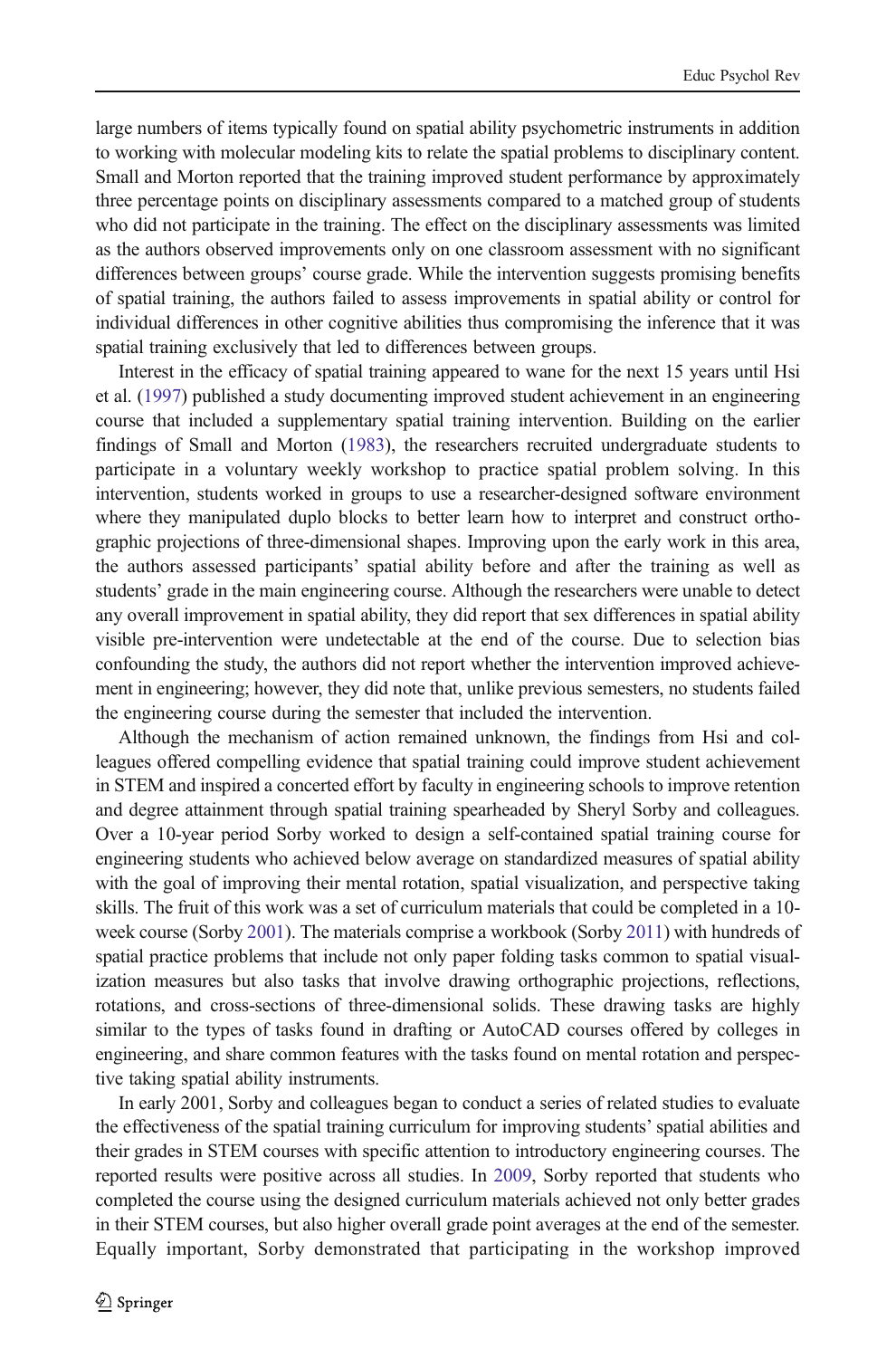participants' spatial ability from pre-to-post. Unlike earlier studies, Sorby's work offered the first evidence to support the claim that spatial training interventions that demonstrated improvements in spatial ability could, in turn, improve STEM achievement. More recently, Sorby and colleagues have provided additional evidence of the causal effects of the intervention on STEM achievement, using a regression discontinuity approach (Sorby et al. [2013\)](#page-8-0). The researchers extrapolated the achievement of students in a control group and compared it to students completing the spatial training curriculum. Importantly, the research design took advantage of an "experiment in nature," in that the spatial skills training course became mandatory for all students at the research site, which helps to assess directly the influences of self-selection in the earlier studies. The results confirmed prior findings: low spatial students who participated in the intervention performed better than the predicted scores of high spatial students in the comparison group. The intervention participants performed better on both measures of spatial ability and showed minor improvements in their calculus grades. The effect size of the intervention was small and students' spatial ability accounted for less than 1 % of the variance in their grades; however, this recent work offers the most compelling evidence to date that spatial training can improve STEM achievement.

Although most of the research on the effects of spatial training interventions has been limited to schools of engineering, one study in college physics has yielded some promising results indicating that spatial ability can be improved in the context of normal college STEM instruction and that this improvement can lead to improvements in STEM achievement. Miller and Halpern ([2013](#page-7-0)) randomly assigned physics students to participate in a supplemental spatial training workshop that used the Sorby curriculum throughout a semester. As in the engineering courses, Halpern and Miller reported that students who completed the intervention achieved significant and moderate improvements in spatial ability ( $Eta2=0.08$ ) at the end of the semester. As in the engineering studies, the researchers found a weak effect of the intervention on STEM course grades. Students showed small improvements  $(d=0.32)$  on a limited number of achievement assessments related to Newtonian mechanics with no significant improvements on other assessments or in other courses. Additionally, the authors used a delayed test design to assess the enduring effects of the intervention. No lasting effects were found: all gains (spatial ability and STEM achievement) made by the spatial training participants were lost within 6 months.

The most recent study of spatial training was conducted with young children learning mathematics. Cheng and Mix [\(2014\)](#page-7-0) have showed that spatial training can improve mathematics learning in 6- to 8-year-olds. In the study, children were randomly assigned either to a spatial training or to a control group. The spatial training group practiced a mental rotation task that had been developed for young children (Ehrlich et al. [2006\)](#page-7-0). The control group completed crossword puzzles. Mental rotation training led to significant improvement on a test of addition and subtraction, but the control group did not improve. In addition, an analysis on the kinds of arithmetic problems that were most affected by the spatial training sheds light on why the training led to improvement. The effect of spatial training was the greatest on missing term problems, such as  $2+ = 6$ . Prior research has shown that children of this age often misinterpret the equal sign and add the numerals before and after the equal sign; thus, they might answer "8" for this problem (e.g., McNeil and Alibali [2005\)](#page-7-0). Cheng and Mix suggested that the spatial training may have helped children to perform the necessary transformations (e.g., mentally moving the 2 and subtracting it from the 6) that support finding answers to these kinds of problems. From this review, we can see that the evidence to date only partially supports the claim that spatial training (with the goal of improving spatial ability) can improve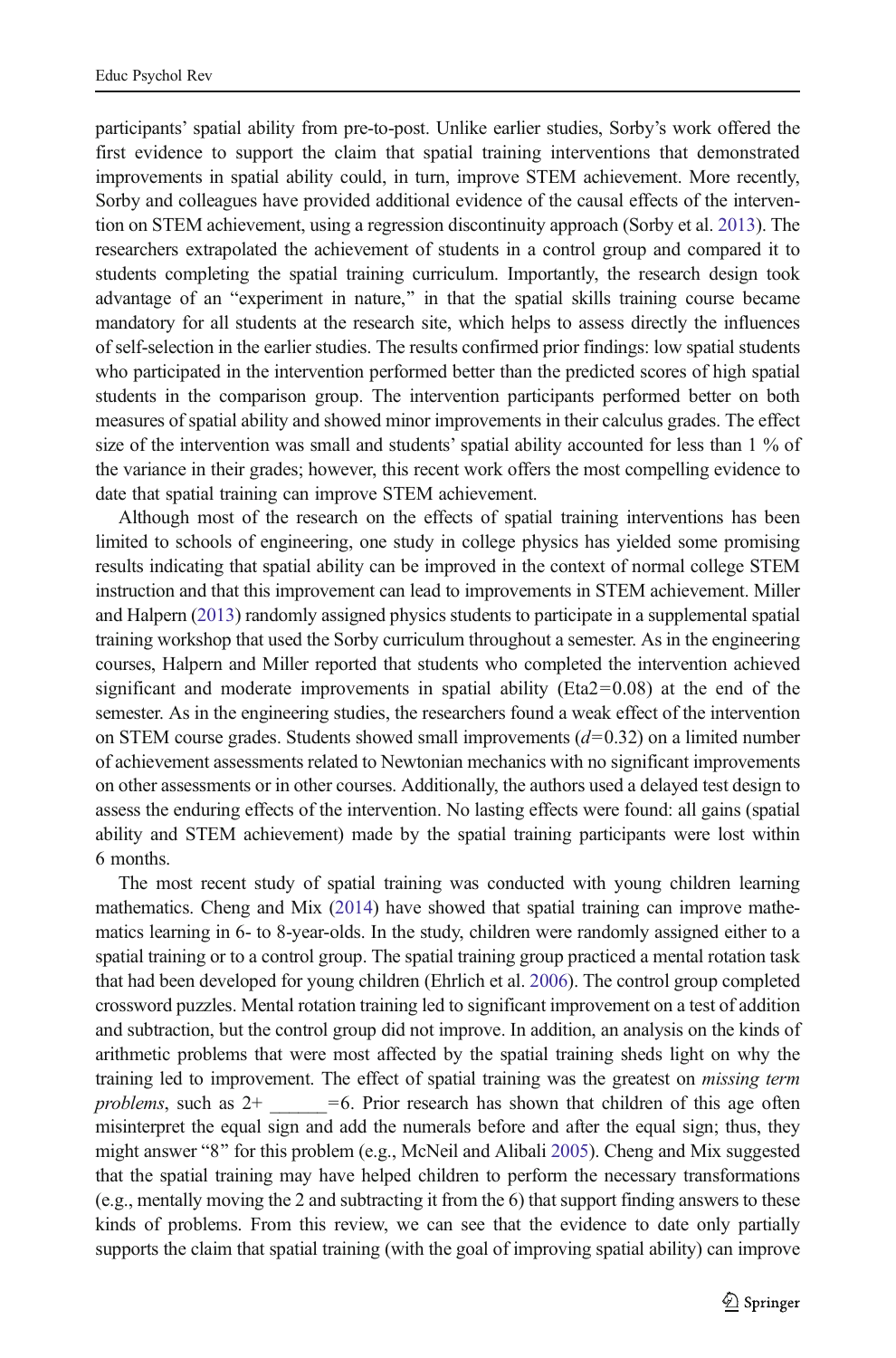student achievement in STEM fields. While it is clear that such training *can* lead to improvements, the small effect of each of these interventions suggests that spatial training alone is unlikely to raise STEM scores substantially. Certainly, no evidence yet exists that show spatial training will yield increased numbers of scientists, mathematicians, and engineers in the U.S. workforce. Nevertheless, it is important to note that each intervention has achieved an effect in authentic classroom contexts where environmental and situational factors are known to have strong impacts on the respective outcome variables.

# Establishing the Effectiveness of Spatial Training

While the existing evidence for the effectiveness of spatial training is sparse, no study has shown that spatial training is less effective or ineffective relative to business-as-usual methods. Given the small, but positive effects observed when spatial training interventions are appended or embedded in STEM classrooms, we believe that new research efforts are needed to provide robust evidence for the impact of spatial training. Building on the work of researchers, such as Sorby, Halpern, and Miller, rigorous studies are needed to establish a causal effect of spatial training intervention on STEM outcome measures. Tightly controlled randomized-controlled trials offer the best route to generate evidence for or against such a causal claim. We also believe that new techniques involving learning analytics offer much promise for establishing a relationship between spatial training, spatial ability, and STEM achievement.

As we noted above, most of the quasi-experimental studies that have attempted to show the effectiveness of spatial training have suffered from serious threats to internal validity, which compromises the interpretation of the findings. Most importantly, future attempts must carefully address issues with self-selection and existing group differences in their study designs. Future designs should include random assignment and adequate individual differences covariates that permit us to isolate the impact of spatial training on STEM achievement separate from improvements in general reasoning, strategy acquisition, working memory, motivation, or time on task. New efforts must also strive to move beyond simple evaluations of effectiveness: we need clear evidence that demonstrates why spatial training is effective. Assuming that spatial training improves STEM achievement selectively by improving spatial ability, new efforts must be careful to assess changes in spatial ability that result from spatial training interventions. Interventions, such as that of Hsi et al., which yield improvements in STEM achievement without concurrent improvements in spatial ability raise serious theoretical problems that require attention. Lastly, these experiments must occur in natural contexts to establish the effectiveness of spatial training in real classrooms and to provide ecologically valid predictions for expected outcomes. While such studies are logistically challenging, they are not impossible as evident in recent studies of educational interventions (e.g., Bradshaw et al. [2009;](#page-7-0) Raver et al. [2008\)](#page-8-0) We also note that in the cases where random assignment is impossible, studies that employ active controls with matched groups offer a reasonable alternative.

Researchers may also want to consider alternate approaches to understanding the influences of spatial ability and spatial training on STEM learning. Although experimental and quasiexperimental approaches can shed light on *whether* spatial training is effective, they typically do allow sufficient inference about why or how such interventions are effective. In addition, these studies typically provide relatively little information about individual differences. Newer approaches that emphasize the analysis of individual patterns of learning may prove to be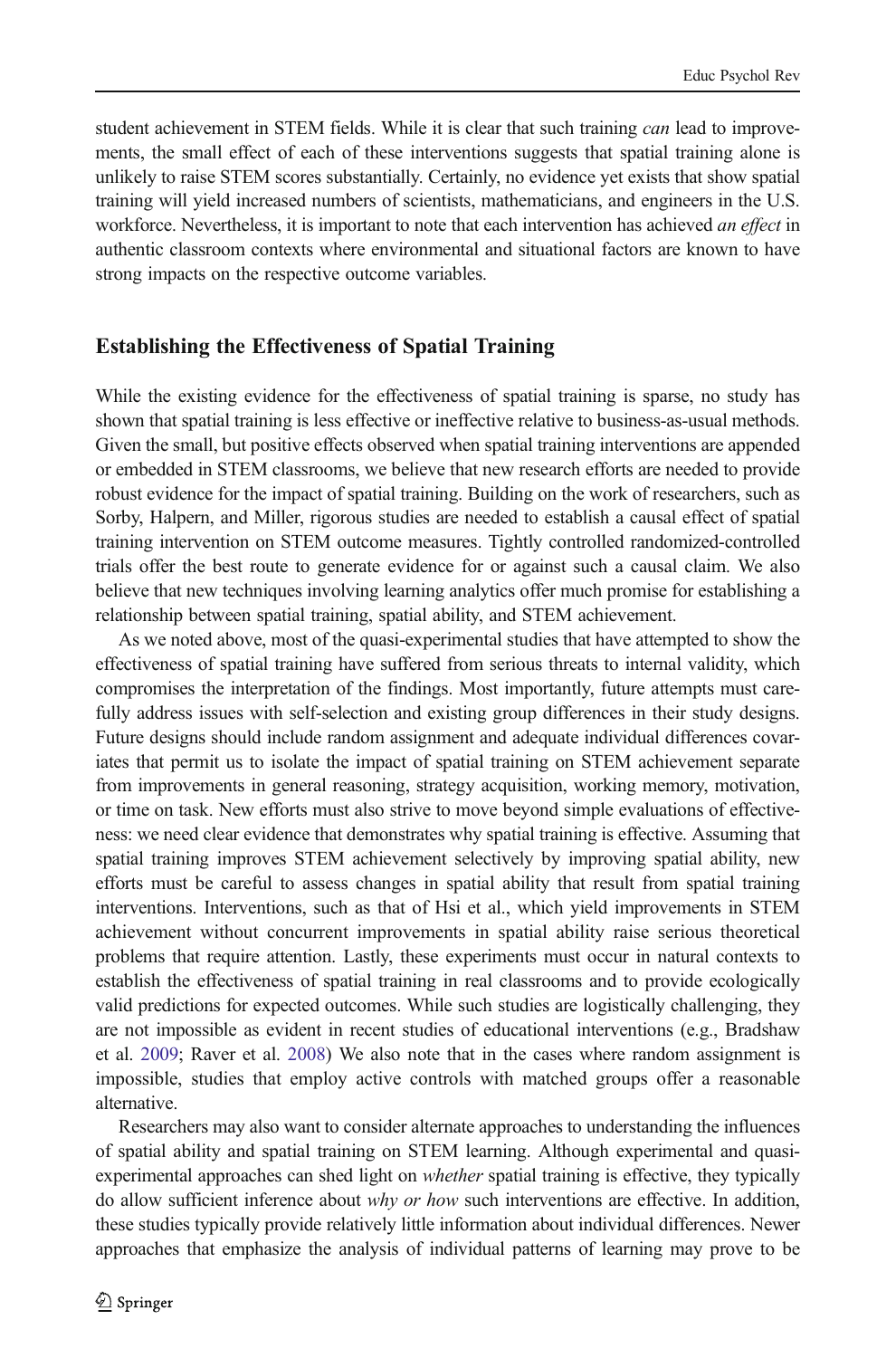particularly helpful in addressing these questions. Detailed, large-scale studies of learning patterns for a particular STEM course, and the relation of spatial ability or spatial training to these patterns, may simultaneously lead to greater theoretical insight and more specific practical applications.

Independent of research designs, researchers working in this area need to be mindful that we lack clear evidence that spatial training causally improves STEM success and, importantly, they must attend to lessons learned from existing studies. First, spatial training often selectively improves performance on only those tasks that depend heavily on spatial skills as evident in the studies above as well as numerous examples in the gray literature. Researchers must be mindful that the task-specificity of spatial training may not yield generalized gains in retention or achievement if these tasks are not found on domain assessments. As such, when course grades or GPA are used as the sole outcome measures, it is highly unlikely that spatial training will produce a large effect. Second, researchers must consider whether spatial training yields benefits during critical windows of opportunity. For example, spatial training may be more effective in a specific *curricular window*. Studies of young children learning mathematics have shown that relationship between spatial ability and mathematics performance not only varies by task but also varies with age (cf., Mix and Cheng [2012\)](#page-7-0). Similarly, among adults spatial ability is more predictive of novice performance than expert performance and that spatial ability may serve as a gatekeeper early in STEM instruction (Keehner et al. [2004](#page-7-0); Uttal and Cohen [2012;](#page-8-0) Uttal et al. [2013b](#page-8-0); Wai et al. [2009](#page-8-0)). This suggests that spatial training may benefit the largest group of students if it is delivered prior to (or concurrent with) introductory STEM courses. Finally, researchers should consider whether the limited effects of spatial training reported in the studies above is due to the duration of training or a delay in onset. Spatial training interventions, if effective, may require extended training in excess of several months to yield lasting effects, and the impact of such training may not be seen until much later in a student's educational life or developmental trajectory. Additional studies that address not only whether spatial training is effective, but also *what type* of spatial training improves STEM achievement and when effects can be detected are particularly needed.

### Concluding Remarks

We end our report by affirming the belief that spatial training will lead to improvements in STEM achievement has merit given the evidence to date. Preliminary attempts to demonstrate that spatial training will improve STEM achievement by improving spatial ability have shown that there is potential in such efforts. Clearly, it would be premature to fund large-scale spatial training interventions given the lack of evidence for the effectiveness and efficacy of spatial training. Whether the lack of evidence is due to flawed studies, imperfect interventions, or the limited applicability of spatial ability for STEM learning is unclear, and the true effect of spatial training interventions remains unknown. In our opinion, funding is warranted for new concerted efforts that leverage expertise in psychology, learning sciences, and the STEM disciplines if we are to fully understand the effectiveness of spatial training. So too, new interventions need to explore the appropriate time for intervention, the effect of interventions of different duration, and the long-term outcomes of such training.

We would caution those who would pursue research in this area to be mindful that educational interventions seeking significant, generalized improvements in student outcomes are rarely successful. STEM achievement is measured on a wide range of assessments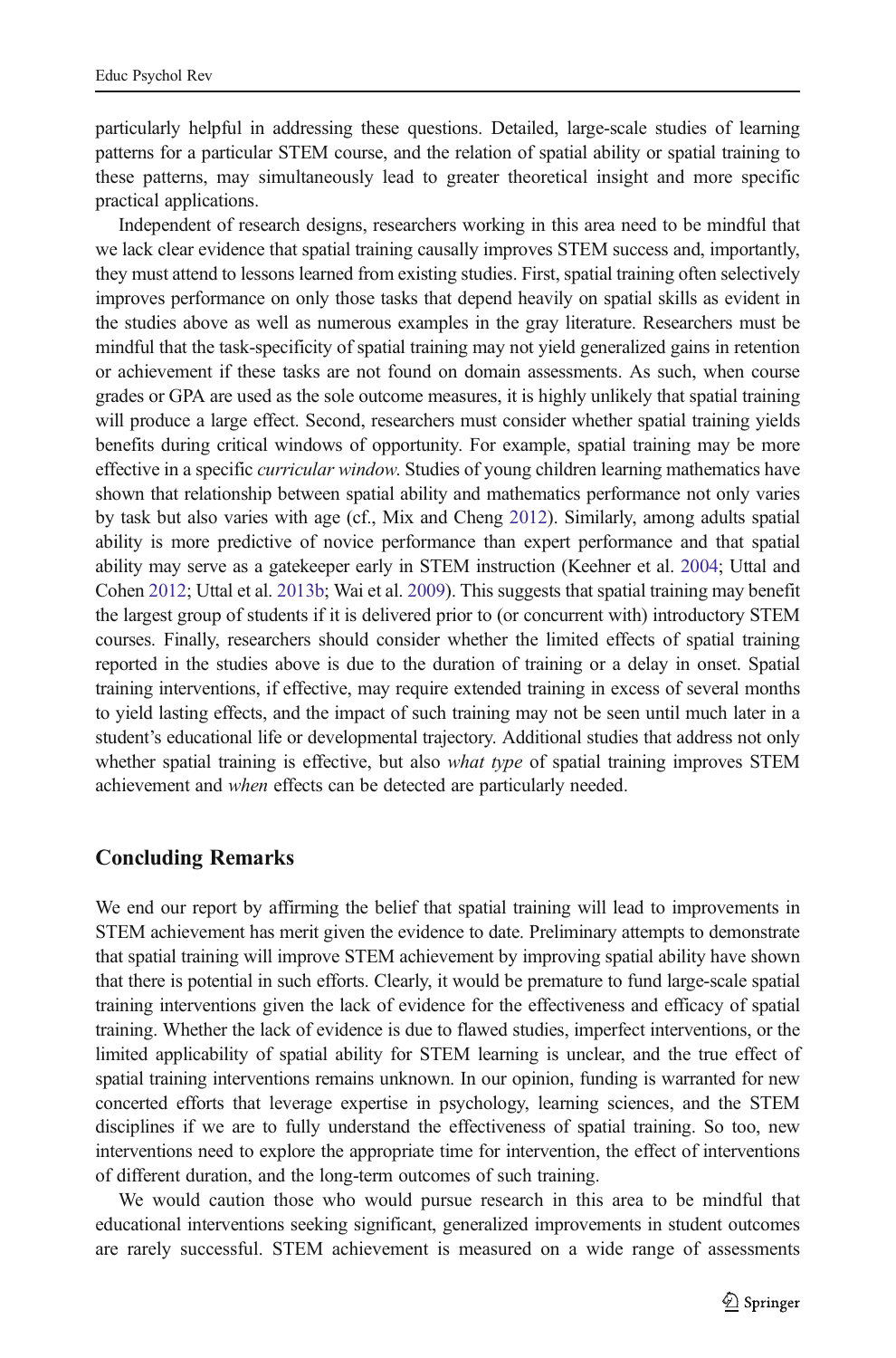<span id="page-7-0"></span>throughout the curriculum and spatial ability contributes only partly to student success on these assessments. Epistemic, affective, and conceptual difficulties plague even high spatial students and may occlude the impact of the most carefully designed spatial training curriculum. As such, we are mindful that spatial training interventions may never produce large effects on achievement, retention, or degree attainment. Although this may seem discouraging, even a small effect can represent opportunities for large numbers of students who may have otherwise been excluded from STEM careers altogether.

Acknowledgments We gratefully acknowledge the input of Tim Shipley, Nora Newcombe, and Kristin Gagnier on our ideas for this report.

#### **References**

- Bao, L., Cai, T., Koenig, K., Fang, K., Han, J., Wang, J., Liu, Q., Ding, L., Cui, L., Luo, Y., Wang, Y., Li, L., & Wu, N. (2009). Learning and scientific reasoning. Science, 323, 586–587.
- Bradshaw, C. P., Zmuda, J. H., Kellam, S. G., & Ialongo, N. S. (2009). Longitudinal impact of two universal preventive interventions in first grade on educational outcomes in high school. Journal of Educational Psychology, 101(4), 926–937.
- Cheng, Y. L., & Mix, K. S. (2014). Spatial training improves children's mathematics ability. Journal of Cognition and Development, 15(1), 2–11.
- Chittleborough, G., & Treagust, D. F. (2007). The modelling ability of non-major chemistry students and their understanding of the sub-microscopic level. Chemistry Education Research and Practice, 8(3), 274–292.
- Dabbs, J. M., Chang, E., Strong, R., & Milun, R. (1998). Spatial ability, navigation strategy, and geographic knowledge among men and women. Evolution and Human Behavior, 19, 89–98.
- Daempfle, P. A. (2003). An analysis of the high attrition rates among first year college science, math, and engineering majors. Journal of College Student Retention, 5(1), 37–52.
- Devon, R., Engle, R., & Turner, G. (1998). The effects of spatial visualization skill training on gender and retention in engineering. Journal of Women and Minorities in Engineering, 4, 371–380.
- Ehrlich, S., Levine, S., & Goldin-Meadow, S. (2006). The importance of gestures in children's spatial reasoning. Developmental Psychology, 42, 1259–1268.
- Hsi, S., Linn, M. C., & Bell, J. E. (1997). The role of spatial reasoning in engineering and the design of spatial instruction. Journal of Engineering Education, 86(2), 151–158.
- Jones, S., & Burnett, G. (2008). Spatial ability and learning to program. Human Technology, 4(1), 47–61.
- Keehner, M., Tendick, F., Meng, M. V., Anwar, H. P., Hegarty, M., Stoller, M. L., & Duh, Q.-Y. (2004). Spatial ability, experience, and skill in laparoscopic surgery. The American Journal of Surgery, 188, 71–75.
- Knapp, A. (2011). Why schools don't value spatial reasoning. Forbes. Retrieved from [http://www.forbes.com/](http://www.forbes.com/sites/alexknapp/2011/12/27/why-dont-schools-value-spatial-reasoning) [sites/alexknapp/2011/12/27/why-dont-schools-value-spatial-reasoning](http://www.forbes.com/sites/alexknapp/2011/12/27/why-dont-schools-value-spatial-reasoning).
- Kozhevnikov, M., Motes, M. A., & Hegarty, M. (2007). Spatial visualization in physics problem solving. Cognitive Science, 31, 549–579.
- Lord, T. (1990). Enhancing learning in the life sciences through spatial perception. *Innovative Higher Education*,  $15(1)$ , 5-16.
- Lord, T., & Nicely, G. (1997). Does spatial aptitude influence science-math subject preferences of children? Journal of Elementary Science Education, 9(2), 67–81.
- Lubinski, D. (2010). Spatial ability and STEM: a sleeping giant for talent identification and development. Personality and Individual Differences, 49, 344–351.
- McNeil, N. M., & Alibali, M. W. (2005). Why won't you change your mind? Knowledge of operational patterns hinders learning and performance on equations. Child Development, 76, 1–17.
- Miller, D. I., & Halpern, D. F. (2013). Can spatial training improve long-term outcomes for gifted STEM undergraduates? Learning and Individual Differences, 26, 141–152.
- Mix, K. S., & Cheng, Y.-L. (2012). The relation between space and math: developmental and educational implications. Advances in Child Development and Behavior, 42, 197–243.
- National Center for Educational Statistics (2012). The nation's report card: Science 2011 (NCES 2012-465). Washington, D.C.: Institute of Education Sciences, U.S. Department of Education.
- National Research Council. (2006). Learning to think spatially. Washington, D.C.: National Academies Press.